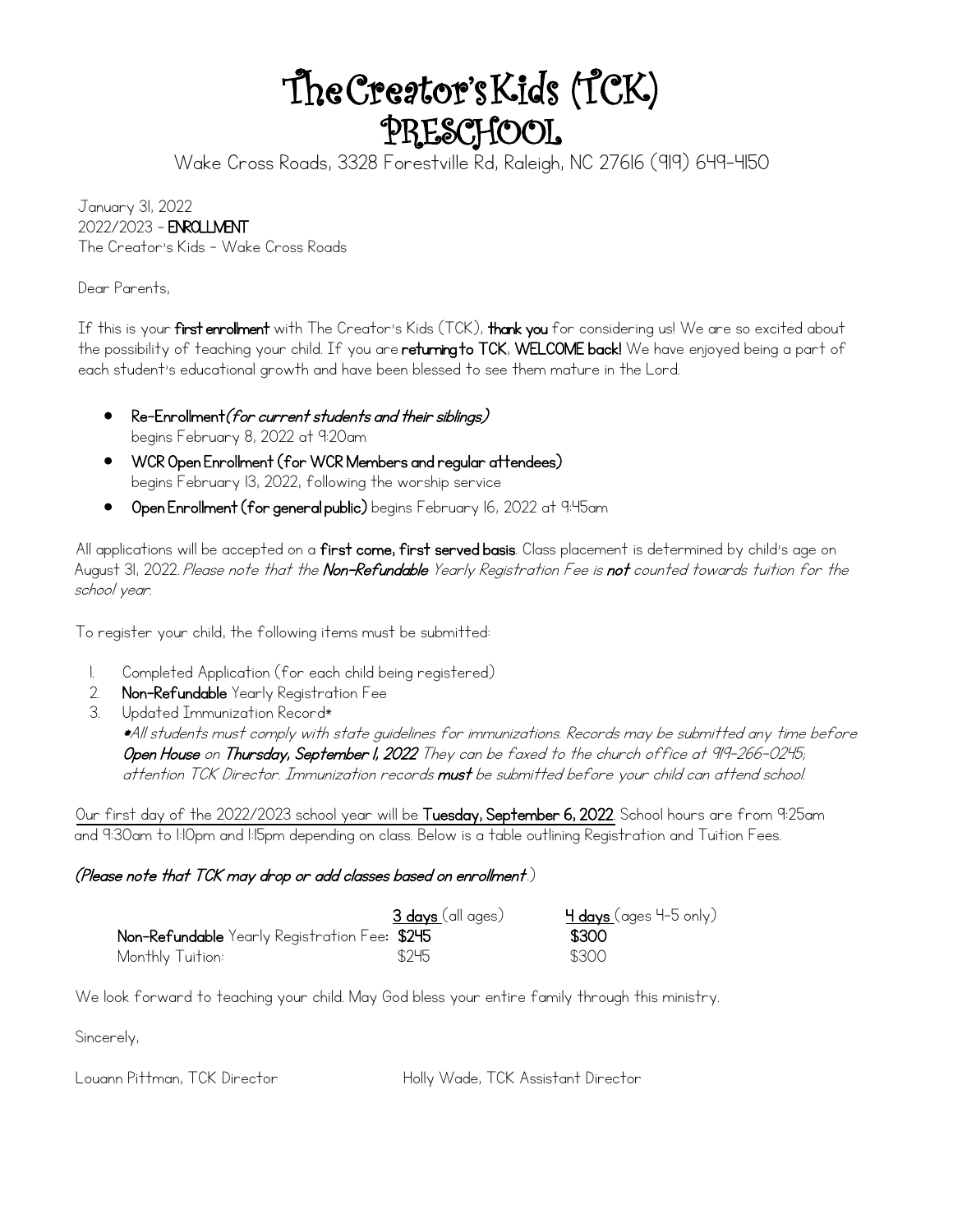| For Office Use Only: Date Rec: | Check #: | $Amt.$ $\sim$ | Imm. Rec: Rec by: |  |
|--------------------------------|----------|---------------|-------------------|--|
|--------------------------------|----------|---------------|-------------------|--|

Application for Admission

# The Creator's Kids Preschool

Wake Cross Roads Baptist Church (919)649-4150

School Term: 2022-2023

#### Student Information

| Student's Name: <u>Unit Last Last Communications of Last Communications of Last Communications of Last Communications of Last Communications of Last Communications of Last Communications of Last Communications of Last Commun</u> |                    |                                                                                  |                                                            |                                                                   |
|--------------------------------------------------------------------------------------------------------------------------------------------------------------------------------------------------------------------------------------|--------------------|----------------------------------------------------------------------------------|------------------------------------------------------------|-------------------------------------------------------------------|
|                                                                                                                                                                                                                                      |                    | First                                                                            | Middle                                                     | Do you give                                                       |
| Preferred Name: __________________                                                                                                                                                                                                   | Gender: M□F□       |                                                                                  |                                                            | permission for                                                    |
|                                                                                                                                                                                                                                      | Current Age: _____ |                                                                                  |                                                            | name, address,<br>phone and                                       |
| Attendance Preference: (Subject to Availability)<br>$\Box$ 1&2 yr. olds: 3 day T, W, Th<br>(min. 14 months & walking stable)                                                                                                         | $\Box$             | <b>3 yr. olds:</b> 3 day - T, W, Th<br>$\Box$ 4& 5 yr. olds: 4 day - M, T, W, Th | $\Box$<br>$38$ 4 yr. olds: 3 day - T, W, Th                | e-mail to be included<br>in a class/school<br>directory?<br>Yes □ |
| $\Box$ 3& H yr. olds: 4 day – M, T, W, Th                                                                                                                                                                                            |                    |                                                                                  |                                                            | No<br>$\Box$                                                      |
| Does your child live with both parents? Yes $\square$ No $\square$                                                                                                                                                                   |                    |                                                                                  |                                                            |                                                                   |
|                                                                                                                                                                                                                                      |                    |                                                                                  |                                                            |                                                                   |
|                                                                                                                                                                                                                                      |                    |                                                                                  |                                                            |                                                                   |
|                                                                                                                                                                                                                                      |                    |                                                                                  |                                                            |                                                                   |
|                                                                                                                                                                                                                                      |                    |                                                                                  |                                                            |                                                                   |
|                                                                                                                                                                                                                                      |                    |                                                                                  |                                                            |                                                                   |
| Family Information                                                                                                                                                                                                                   |                    |                                                                                  | <u> 1989 - Johann Stoff, amerikansk politiker (* 1908)</u> |                                                                   |
|                                                                                                                                                                                                                                      |                    |                                                                                  |                                                            |                                                                   |
|                                                                                                                                                                                                                                      |                    |                                                                                  |                                                            |                                                                   |
|                                                                                                                                                                                                                                      |                    |                                                                                  |                                                            |                                                                   |
| Does your family attend church? Yes $\square$ No $\square$ If yes, where?                                                                                                                                                            |                    |                                                                                  |                                                            |                                                                   |
| $Fat$ $Fat$ $Fat$ $Fat$ $Fat$ $Fat$ $Fat$ $Fat$ $Fat$ $Fat$ $Fat$ $Fat$ $Fat$ $Fat$ $Fat$ $Fat$ $Fat$ $Fat$ $Fat$ $Fat$                                                                                                              |                    |                                                                                  |                                                            |                                                                   |

| I GILICI SINGING.                                                                                              |                                                                                                                 |       |                                                                               |  |
|----------------------------------------------------------------------------------------------------------------|-----------------------------------------------------------------------------------------------------------------|-------|-------------------------------------------------------------------------------|--|
|                                                                                                                | Last                                                                                                            | First | Middle                                                                        |  |
|                                                                                                                |                                                                                                                 |       | Emergency Contact:                                                            |  |
|                                                                                                                |                                                                                                                 |       | Allowed to pick up child:<br>List in Directory:<br>Receive email newsletters: |  |
| Mother's Name:                                                                                                 |                                                                                                                 |       |                                                                               |  |
|                                                                                                                | $+$ ast<br>  Preferred Name: ______________________Cell Phone: _____________________________ Email: ___________ | First | Middle                                                                        |  |
|                                                                                                                |                                                                                                                 |       | Emergency Contact:<br>Allowed to pick up child:                               |  |
|                                                                                                                | <b>Business Phone:</b> Ext:                                                                                     |       | List in Directory:<br>Receive email newsletters:                              |  |
| Siblings:                                                                                                      |                                                                                                                 |       |                                                                               |  |
|                                                                                                                |                                                                                                                 |       |                                                                               |  |
| Name: 2008 - 2008 - 2010 - 2010 - 2010 - 2010 - 2010 - 2010 - 2010 - 2010 - 2010 - 2010 - 2010 - 2010 - 2010 - |                                                                                                                 |       |                                                                               |  |
|                                                                                                                |                                                                                                                 |       |                                                                               |  |